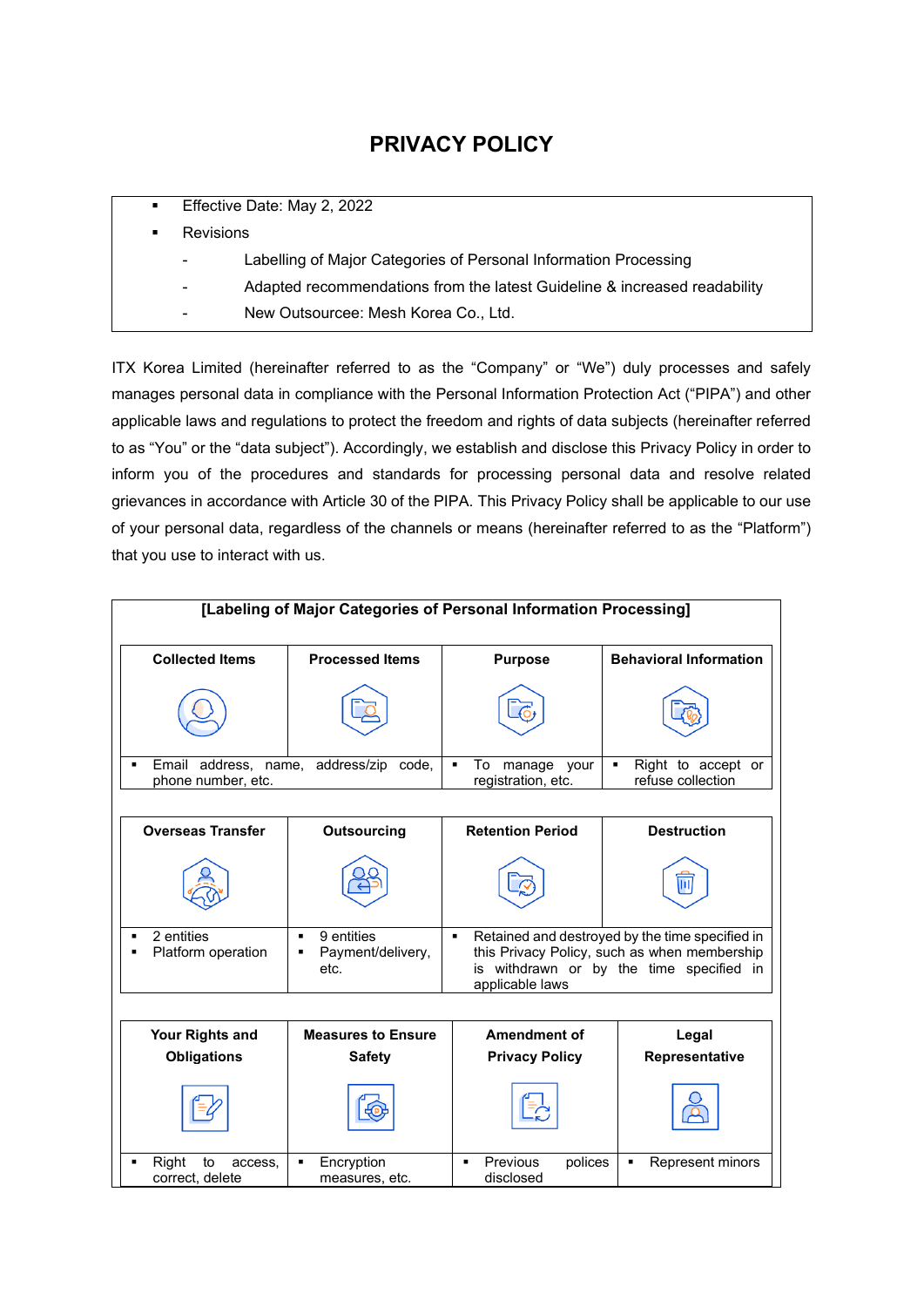| <b>Data Protection</b><br><b>Officer</b> | <b>Grievance Handling</b><br><b>Department</b> | <b>Request for Access</b> | <b>Authority</b> |
|------------------------------------------|------------------------------------------------|---------------------------|------------------|
|                                          |                                                |                           |                  |

※For more information, please see the Privacy Policy below.

|    |                                                                               | <b>Contents</b> |                                                         |
|----|-------------------------------------------------------------------------------|-----------------|---------------------------------------------------------|
| 1. | Purpose of collection, Collected items 7. Measures to Ensure Security of Data |                 |                                                         |
|    | and Retention period                                                          | 8.              | Automatic Personal Data Collection                      |
| 2. | Outsourcing<br>of Personal Data                                               |                 | Devices                                                 |
|    | Processing                                                                    | 9.              | Collection and Use of<br>Behavioral                     |
| 3  | Overseas Transfer of Personal Data                                            |                 | Information                                             |
| 4. | Destruction of Personal Data                                                  |                 | 10. Data Protection Officer and Department              |
| 5. | User's<br>Destruction of Inactive                                             |                 | in charge                                               |
|    | Personal Data                                                                 | 11.             | Regulatory authority                                    |
| 6. | and<br>Rights                                                                 |                 | Obligations of Data 12. Amendment to the Privacy Policy |
|    | Subject and Legal Representative                                              |                 |                                                         |

# **1. PURPOSE OF COLLECTION, COLLECTED ITEMS AND RETENTION PERIOD**

(a) We process your personal data as follows:

| <b>Service</b>  | <b>Purpose of Collection</b>      | <b>Collected Items</b> | <b>Retention period</b>  |
|-----------------|-----------------------------------|------------------------|--------------------------|
| To<br>manage    | To identify users, grant users    | [Mandatory]            | Until your account is    |
| your            | various<br>to<br>access<br>our    | Email<br>address,      | terminated*              |
| registration    | functionalities, products and     | password, name         |                          |
| as user of the  | services available to registered  |                        |                          |
| <b>Platform</b> | users, prevent illegal use of the |                        |                          |
|                 | Platform and send various         |                        |                          |
|                 | notifications.                    |                        |                          |
| the<br>For      | Sales and delivery of goods,      | [Mandatory]            | (Registered<br>Users)    |
| provision<br>of | provision of service, payment     | Address/zip code,      | Until your account is    |
| goods<br>and    | and settlement, handling of       | phone<br>number,       | terminated*              |
| services        | inquiries/requests.               | payment<br>name,       | (Guest users)            |
|                 |                                   | method                 | For<br>the<br>time       |
|                 |                                   |                        | necessary to manage      |
|                 |                                   |                        | the purchase of goods    |
|                 |                                   |                        | or services <sup>*</sup> |
| For             | To introduce new products and     | [Optional]             | Until you unsubscribe    |
| marketing       | perform<br>services<br>or         | Email<br>address,      | the Newsletter           |
| purposes        | promotional actions.              | field of interest      |                          |

\* However, if there is an ongoing investigation due to a violation of applicable laws and regulations, until the completion of the investigation; if there is any remaining creditor-debtor relationship arising from the use of the Platform, until such creditor-debtor relationship is settled.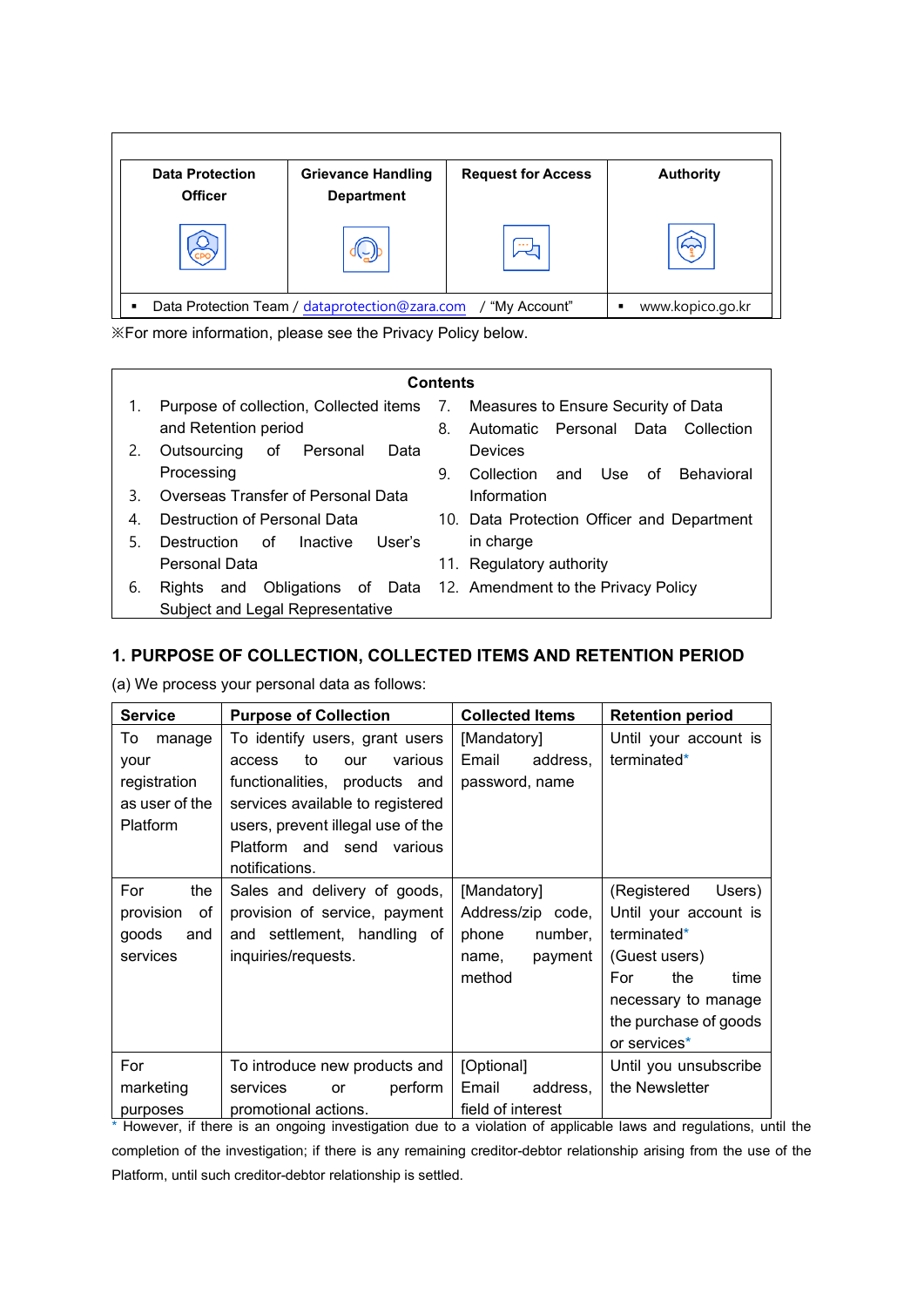(b) In the process of using the service, the following information can be automatically generated and collected: your location data, device identification number, type of browser, IP address from which payment is made, preference related to the historic purchase and browsing history, and advertising ID. (c) Certain data will be kept longer than the period mentioned above, as stipulated by relevant laws as follows:

- (i) Under the Protection of Communication Secrets Act:
- Service usage record, access log, IP information: 3 months
- (ii) Under the Act on the Consumer Protection in E-commerce:
	- Records related to marks and advertisements: 6 months
	- Records related to cancellation of contracts or subscription, etc.: 5 years
	- Records related to payment for and supply of goods, etc.: 5 years
	- Records related to resolution of consumer complaints or disputes: 3 years

#### **2. OUTSOURCING OF PERSONAL DATA PROCESSING**

(a) For effective handling of duties relating to personal data, we outsource the processing of personal data to the following entities:

| Name of the outsourcee           | Details of the outsourced work                               |
|----------------------------------|--------------------------------------------------------------|
| Zara Retail Korea Co., Ltd.      | Customer Service related to order, shipment, return,<br>etc. |
| <b>NHNKCP</b>                    | <b>Payment Gateway</b>                                       |
| <b>NICEPAY</b>                   | <b>Payment Gateway</b>                                       |
| LF Logistics                     | Managing delivery and return                                 |
| <b>CJ Logistics Corporation</b>  | Delivery                                                     |
| Lotte Global Logistics Co., Ltd. | Delivery                                                     |
| Hanjin Transportation Co., Ltd.  | Delivery                                                     |
| Logen Co., Ltd.                  | Delivery                                                     |
| Mesh Korea Co., Ltd.             | Delivery                                                     |

(b) We specify the matter stipulated in the PIPA when executing contract with any outsourcee and supervise whether they process your personal data securely.

(c) We will inform you any changes of this section without delay via amending this Privacy Policy.

#### **3. OVERSEAS TRANSFER OF PERSONAL DATA**

For effective handling of duties relating to personal data, we outsource the processing of personal data to the following overseas entities:

| Name of the outsourcee     | Industria de Diseño Textil, S.A. (Inditex, S.A)                               |
|----------------------------|-------------------------------------------------------------------------------|
| Location of the outsourcee | Avenida de la Diputación, Edificio Inditex, Arteixo 15143, A<br>Coruña, Spain |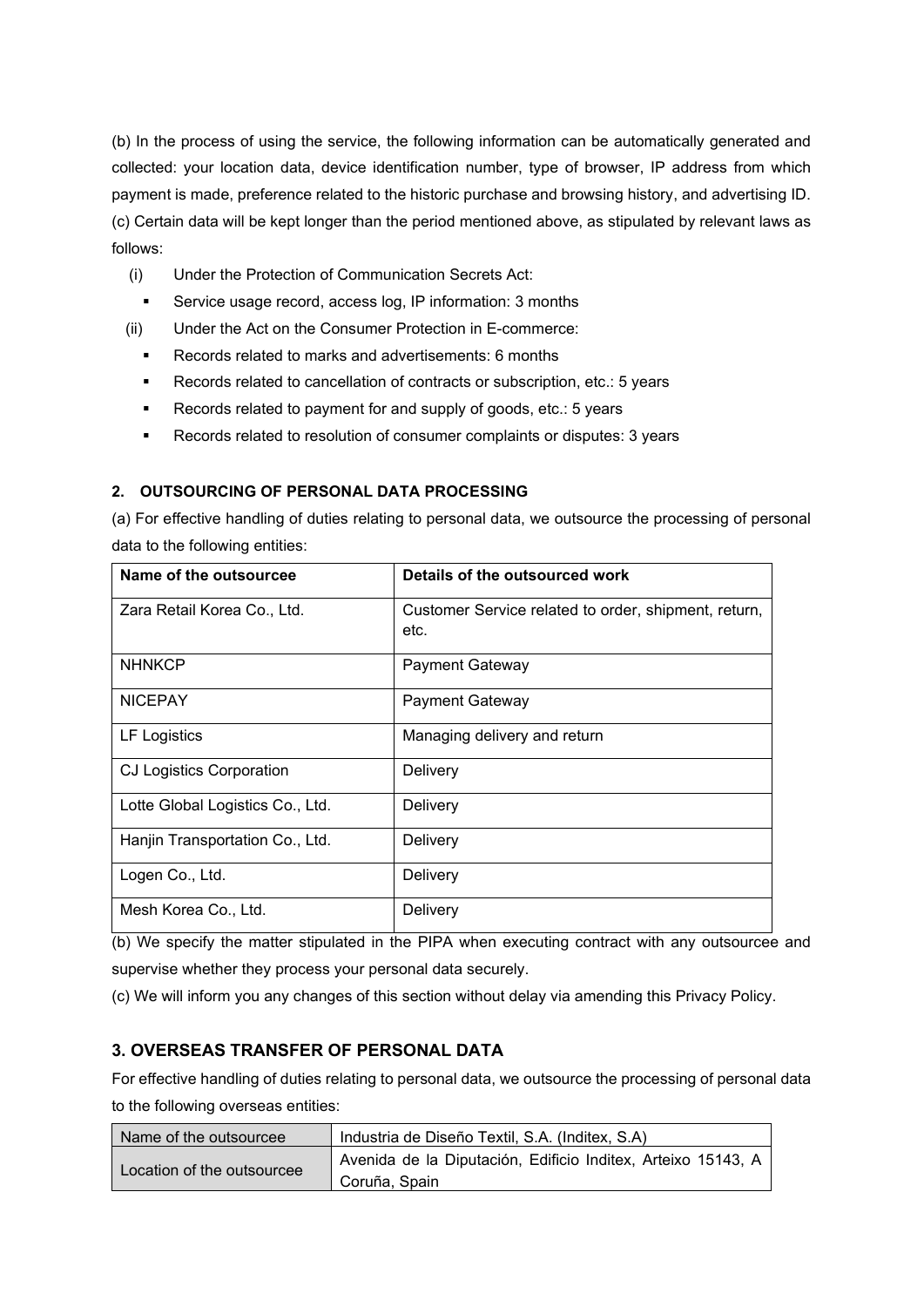| of<br>Method<br>Date<br>and<br>Outsourcing      | Personal data is collected at the time of use of the service via<br>website/app and then transferred via telecommunications<br>network or other electronic or paper-based means                                                                                                           |
|-------------------------------------------------|-------------------------------------------------------------------------------------------------------------------------------------------------------------------------------------------------------------------------------------------------------------------------------------------|
| Contact Information of Data                     | dataprotection@zara.com                                                                                                                                                                                                                                                                   |
| Officer                                         |                                                                                                                                                                                                                                                                                           |
| Personal data<br>subject<br>to<br>outsourcing   | Email address, password, name, address/ZIP code, phone<br>number, payment method, the location data, the device<br>identification number, type of browser, IP address from which<br>payment is made, preference related to the historic purchase<br>and browsing history, advertising ID. |
| of the outsourced<br>Details.<br>work           | Corporate policies fulfillment and compliance.                                                                                                                                                                                                                                            |
| Period of Retention and Use<br>of Personal Data | Same as the retention period set forth in this Privacy Policy.                                                                                                                                                                                                                            |

| Name of the outsourcee                            | <b>ITX Merken B.V</b>                                                                                                                                                                                                                                                                         |
|---------------------------------------------------|-----------------------------------------------------------------------------------------------------------------------------------------------------------------------------------------------------------------------------------------------------------------------------------------------|
| Location of the outsourcee                        | Nieuwezijds Voorburgwal 307, 1012 RM Amsterdam,<br><b>Netherlands</b>                                                                                                                                                                                                                         |
| $\circ$ f<br>Method<br>Date<br>and<br>Outsourcing | Personal data is collected at the time of use of the service via<br>website/app and then transferred via telecommunications<br>network or other electronic or paper-based means.                                                                                                              |
| Contact Information of Data<br>Officer            | dataprotection@zara.com                                                                                                                                                                                                                                                                       |
| Personal data subject<br>to<br>outsourcing        | Email address, password, name, address/ZIP code, phone<br>number, payment method, the location data, the device<br>identification number, type of browser, IP address from which<br>payment is made, preference related to the historic purchase<br>and browsing history, and advertising ID. |
| Details of the outsourced<br>work                 | Technology development and e-commerce platform support.                                                                                                                                                                                                                                       |
| Period of Retention and Use<br>of Personal Data   | Same as the retention period set forth in this Privacy Policy.                                                                                                                                                                                                                                |

# **4. DESTRUCTION OF PERSONAL DATA**

(a) Once each of the potential actions is time-barred we will proceed to delete the personal data.

(b) Notwithstanding the above, the personal data which needs to be kept in accordance with relevant laws shall be preserved separately.

(c) Personal data in electronic files shall be permanently erased not to restore data and paper documents containing personal data shall be shredded or incinerated.

# **5. DESTRUCTION OF INACTIVE USER'S PERSONAL DATA**

(a) We destroy the personal data of users who have not used the service for the period of one (1) year. However, the personal data which needs to be kept in accordance with relevant laws shall be preserved separately.

(b) We notify users of the fact that their personal data will be destroyed, the date of destruction, and the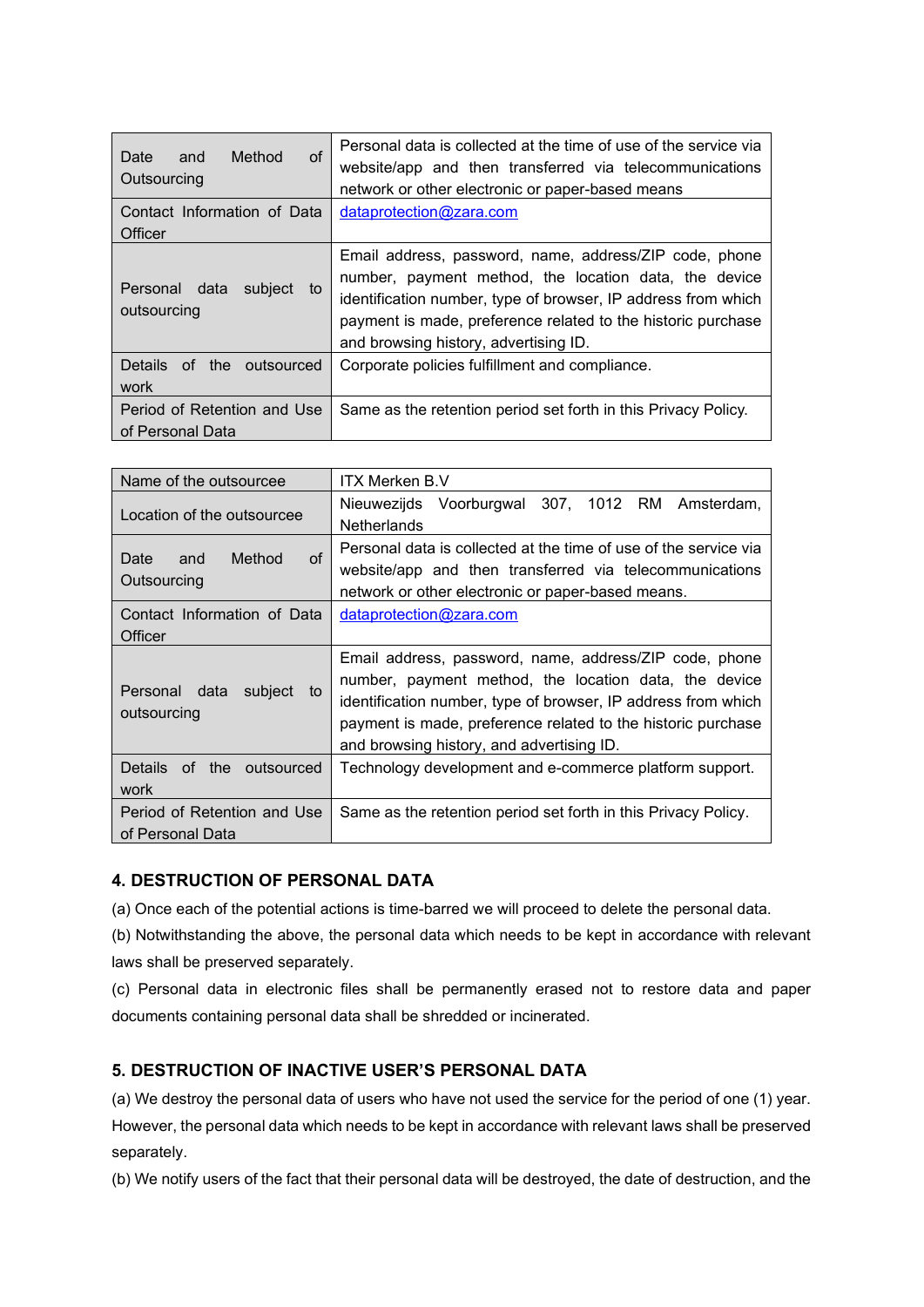items of personal data to be destroyed, at least 30 days prior to the destruction by means of email or text message, etc.

(c) If you do not wish us to destroy your personal data, you may log in to the service before the date of destruction.

#### **6. RIGHTS AND OBLIGATIONS OF DATA SUBJECT AND LEGAL REPRESENTATIVE**

(a) You may exercise the right to access, rectify, erase or limit processing your personal data at any time. If you are a minor aged 14 or above, you may exercise your rights either directly or through your legal representative.

(b) You have the opportunity to exercise the rights directly through your device or the Platform (for example, you can change your personal information in "My Account" section). You may also exercise your rights by writing us an email to our email address [\(dataprotection@zara.com\)](mailto:dataprotection@zara.com). We will take necessary actions upon your request without delay.

(c) You may exercise your rights under this section through a legal representative or an attorney. In such cases, you shall submit a power of attorney by using the Attached Form No.11 under 'Notice on Personal Information Processing Method'.

(d) The rights to access or limit processing personal data may be restricted in accordance with Article 35 (4) and Article 37 (2) of the PIPA.

(e) The rights to rectify or erase personal data cannot be exercised if we are obligated to collect such data under relevant laws.

(f) We verify whether the person requested to exercise the rights is the subject of such rights or a legitimate representative.

# **7. MEASURES TO ENSURE THE SECURITY OF DATA**

We apply the following security measures to protect your data:

1. Conduct regular audits

To ensure the stability of personal data, we conduct regular self-audits.

2. Minimizing and training of employees who process personal data

We take measures to manage personal data by designating a limited number of employees with access to personal data.

3. Establishment of Internal Management Plan

We have established and implemented an Internal Management Plan to process personal data securely.

4. Technical measures against cyberattack

We install, periodically update and inspect security programs to prevent leakage or damage of personal data caused by hacking, computer viruses, etc. We also keep our systems in facilities where access from outside is restricted.

5. Encryption of personal data

Your password is encrypted for storage and management. In addition, we apply security measures to protect other important data.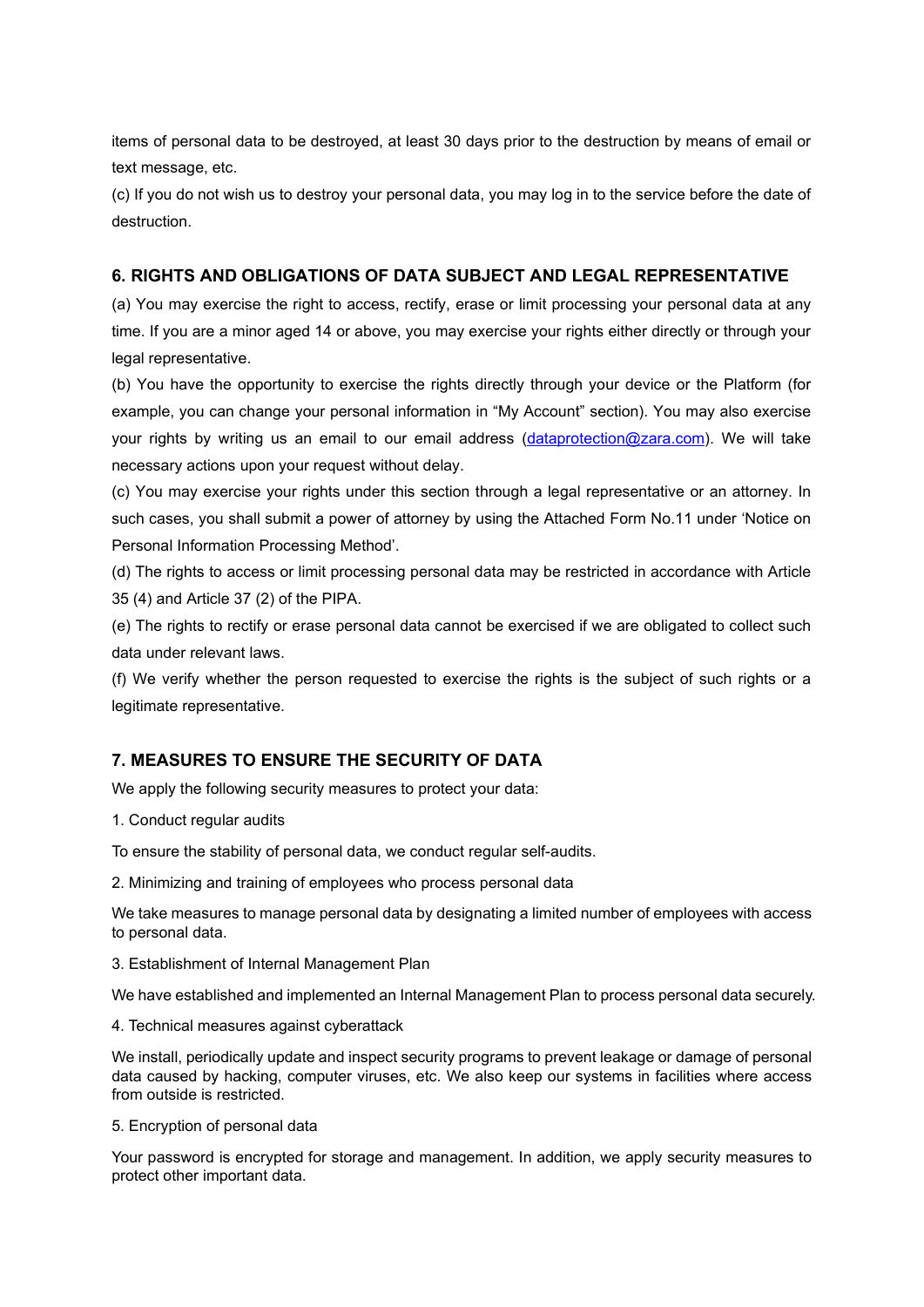6. Storage of access records and prevention of forgery.

We keep records of access to personal information processing system according to relevant laws and regulations. Also, we implement security measures to prevent forgery, theft or loss of such records.

7. Restricting access to personal data

We implement necessary measures to control access to personal data by granting, changing and cancelling access rights to the personal data processing database system. We use an intrusion prevention system to control unauthorized access from outside.

8. Use of lock for document security

We keep documents or auxiliary storage media that contains personal data in a safe and locked place.

#### **8. AUTOMATIC PERSONAL DATA COLLECTION DEVICES**

(a) We use cookies and similar devices to provide you with personalized and customized service.

(b) A cookie is a small text file that a website, app or other platform store on your computer, tablet, smartphone or any other similar device, with information on your browsing and use.

- (i) Purpose of use of cookies: The main goal of our Cookies is to make your browsing experience as easy and efficient as possible, by identifying your visits, service usage, popular search word or whether secure access is available.
- (ii) Installation, operation and refusal of cookies: You can disable the use of Cookies on your browser, device and on the cookies settings available at the website or app.
- (iii) If you block the use of cookies, you may have difficulties in using customized services.

#### **9. COLLECTION AND USE OF BEHAVIORAL INFORMATION**

(a) To provide optimized, customized services and benefits as well as personalized online ads to you, we collect and use behavioral information through cookies and similar devices.

(b) Details of behavioral information collected by us can be found in the "Cookie Settings" menu.

(c) You may allow or refuse the collection and use of your behavioral information via pop-up you see at the time of your first visit to the Platform, or anytime through the "Cookie Settings" menu. You cannot block "Strictly necessary cookies" to use our Platform, while "Analysis cookies," "Functionality or customisation cookies," and "Behavioral advertising cookies" will be enabled only if you choose to activate them. You may change the settings at any time by navigating to the "Cookies settings" menu.

(d) We collect only the minimum behavioral information necessary for each purpose. We do not collect any sensitive behavioral information that may seriously infringe upon any individual's rights, interests, or privacy, such as ideology, belief, familial relationship, educational background, medical history or history of other social activities.

(e) We do not collect behavioral information for advertising purposes from children that we know to be under the age of 14 or online services mainly targeting children under the age of 14. We do not provide personalized ads to children that we know to be under 14.

(f) We collect and use advertising ID to run personalized online ads on the mobile app (Android only). You may allow or block personalized ads on the app by changing the settings on your mobile device.